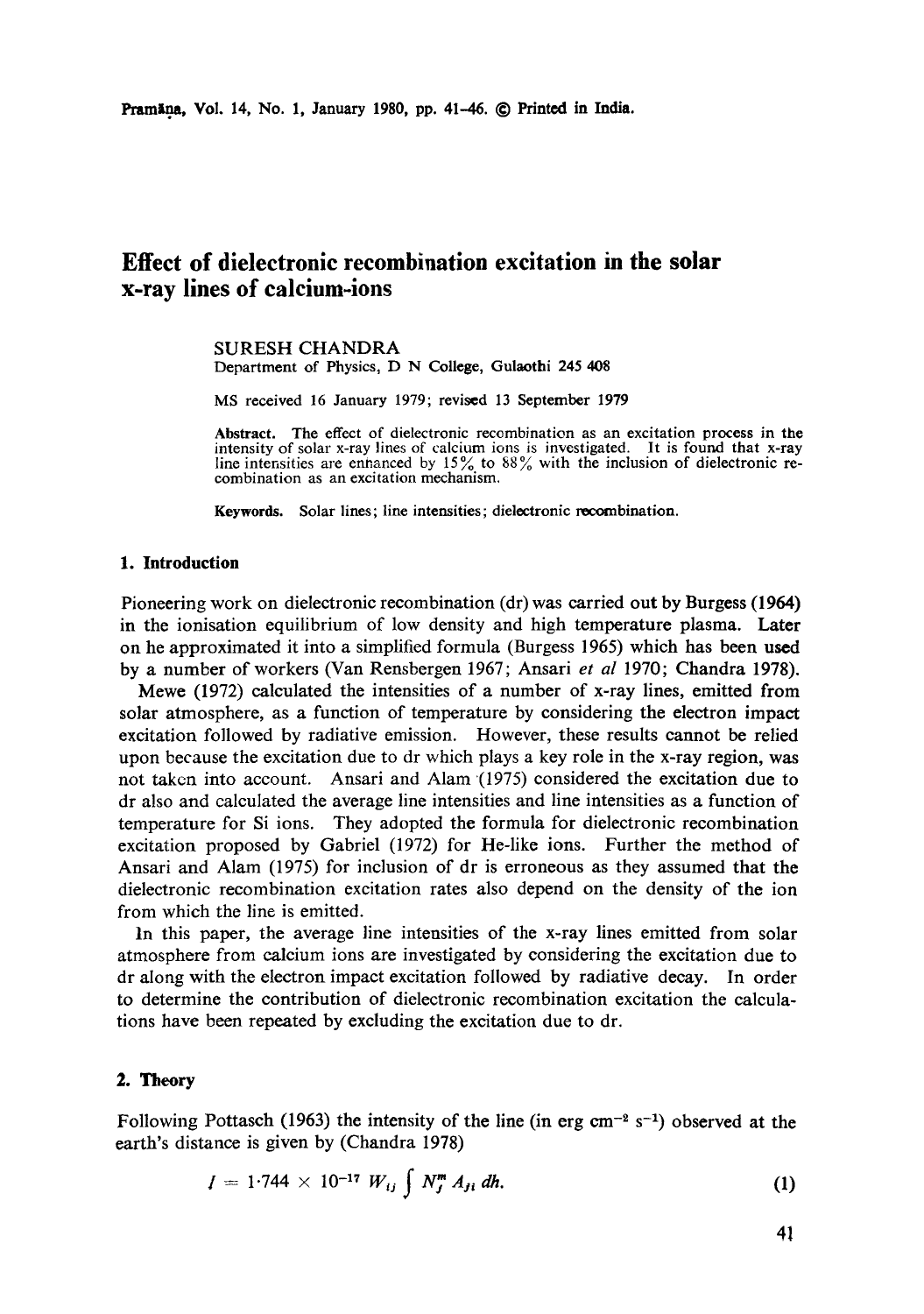#### 42 *Suresh Chandra*

The integration is performed over the line forming region. Here  $W_{ij}$  (eV) is the energy difference between the corresponding levels,  $A_{ji}$  (s<sup>-1</sup>) the spontaneous transition probability and  $N_j^n$  is the population density of the ion under consideration in the state  $j$  which can be obtained with the help of the equation

$$
N_j^m \sum_{k < j} A_{jk} = N_e \, N_g^m \, C_{gj} + N_e \, N_g^{m+1} \, C_{gjd}.\tag{2}
$$

 $g$  is used for the ground state ( $i$  may or may not be the ground state). Here the collisional de-excitation rates, which are quite negligible as compared to  $A_{jk}$ , and the photo-excitation rate coefficients, which are negligible as compared to  $C_{gj}$  and  $C_{gjd}$ , are not considered.  $C_{qj}$  is the electron impact excitation rate coefficient for the process:

$$
Ca^{+m}(g) + e \rightarrow Ca^{+m}(j) + e, \qquad (3)
$$

and *C<sub>gjd</sub>* is the dielectronic recombination excitation rate coefficient for the process:

$$
Ca^{+m+1}(g) + e \to Ca^{+m}(j, j'). \tag{4}
$$

The electron in the state  $j$  of the  $Ca^{+m}$  ion de-excites through the process:

$$
Ca^{+m}(j) \rightarrow Ca^{+m}(i) + W_{ij}.
$$
 (5)

or

$$
\mathrm{Ca}^{+m}(j,j') \rightarrow \mathrm{Ca}^{+m}(i,j') + W_{ij}.\tag{6}
$$

A well known formula for  $C_{gj}$  proposed by Van Regemorter (1962) (with gaunt factor  $g = 0.2$ ).

$$
C_{gj} = 1.7 \times 10^{-3} W_{gj}^{-1} T^{-1/2} f \bar{g} \exp(-W_{gj}/kT)
$$
 (7)

is used here. The coefficients for dielectronic recombination excitation viz  $C_{g/d}$ are calculated with the help of the formula of Burgess (1965) (Van Rensbergen 1967)

$$
C_{gjd} = 8.22 \times 10^{-4} T^{-3/2} f W_{gj}^{1/2} A (x) B (Z)
$$
  
\n
$$
\exp \left[ -1.1613 \times 10^{4} W_{gj} T^{-1} \left( 1 + \frac{0.015 Z^{3}}{(Z+1)^{2}} \right)^{-1} \right],
$$
\n(8)  
\n
$$
A (x) = (1 + 0.105 x + 0.015 x^{2})^{-1},
$$
\n
$$
x = W_{gj}/13.6 (Z+1),
$$
  
\n
$$
B (Z) = Z^{1/2} (Z+1)^{2} (Z^{2}+13.4)^{-1/2};
$$
\n
$$
Z = m + 1,
$$

 $Z (= m + 1)$  is the charge of the recombining ion. Other symbols have their usual meanings.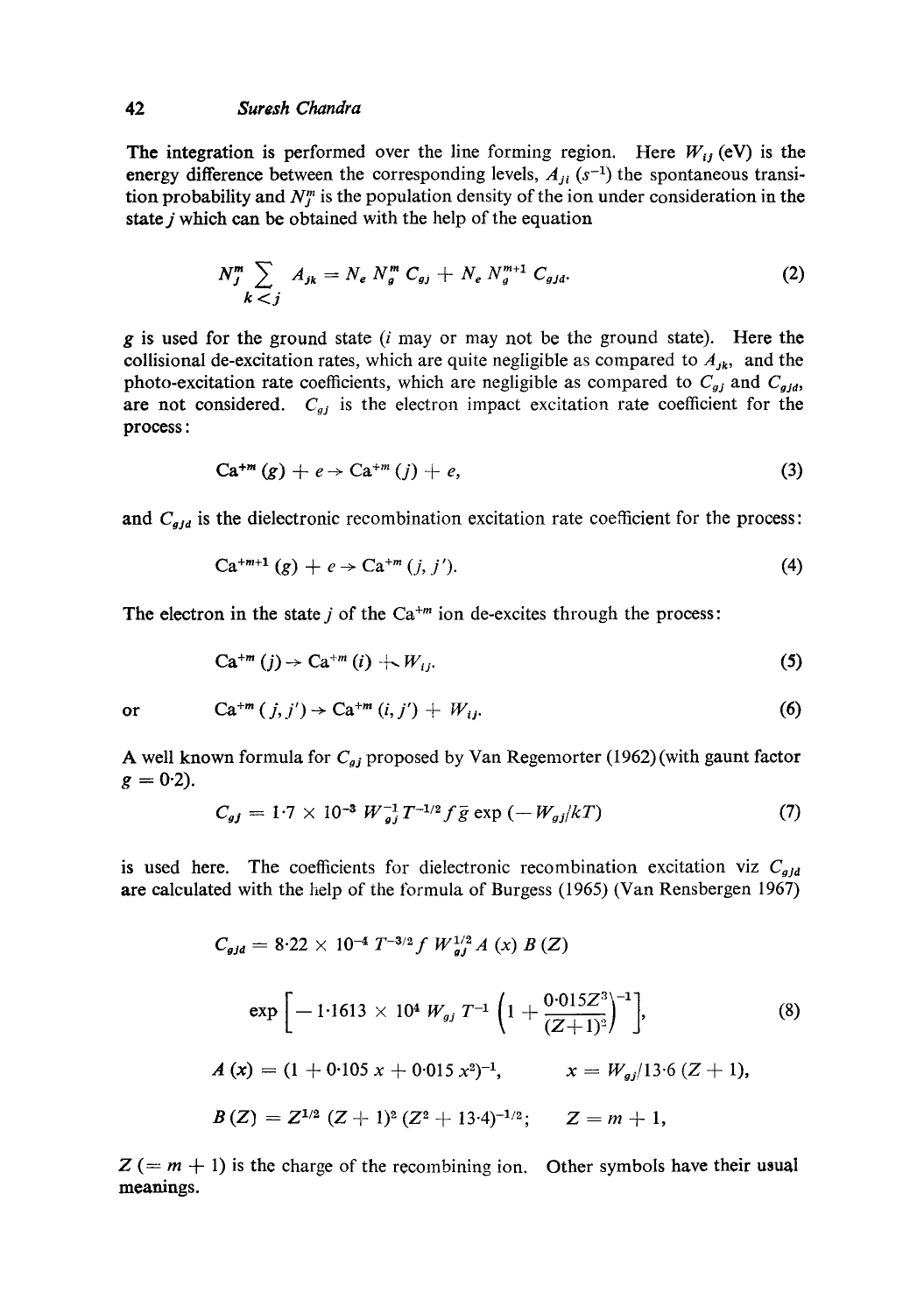On substituting the expression for  $N^m$  from equation (2) in equation (1) and rearranging, one gets

$$
I = 1.744 \times 10^{-17} W_{ij} \frac{A_{ji}}{\Sigma A_{jk}} \frac{N_E}{N_H} \frac{N_H}{N_e} \int G(T) N_e^2 dh,
$$
 (9)

where  $N_E/N_H$  is the elemental abundance relative to hydrogen which for calcium is taken as  $6 \times 10^{-6}$  (Mason 1975),  $N_H = 0.8 N_e$  and the function  $G(T)$  is given by

$$
G(T) = (N_g^m / N_E) [C_{gj} + (N_g^{m+1} / N_g^m) C_{gjd}].
$$
 (10)

The ion abundances  $N_g/N_E$  are taken from Mewe (1972). Following the arguments made by Pottasch (1963) the function *G(T)* may be taken out of the integral and should be substituted by 0.7  $G_{\text{max}}$  ( $T_{\text{max}}$ ), where  $G_{\text{max}}$  ( $T_{\text{max}}$ ) is the maximum value of *G(T)* at the line temperature  $T_{\text{max}}$ . Again adopting the value of  $\int N_e^2 dh (=7 \times 10^{26}$ reported by Pottasch 1963) one obtains a simple expression for the average line intensity as

$$
I = 6.84 \times 10^9 \ W_{ij} \ (N_E/N_H) \ (A_{ji}/\Sigma \ A_{jk}) \ G_{\text{max}} \ (T_{\text{max}}). \tag{11}
$$

### **3. Results**

The values of the oscillator strengths and  $A_{ji}/\Sigma A_{jk}$  are taken from the tables of Mewe (1972). Energies  $W_{ij}$  are calculated with the help of wavelengths of the lines.  $G_{\text{max}}(T_{\text{max}})$  are obtained graphically by plotting the graph of  $G(T)$  versus tempera-



Figure 1. Variation of  $G(T)$  versus T for Ca XII wavelengths  $28.3\text{\AA}$  and  $32.0\text{\AA}$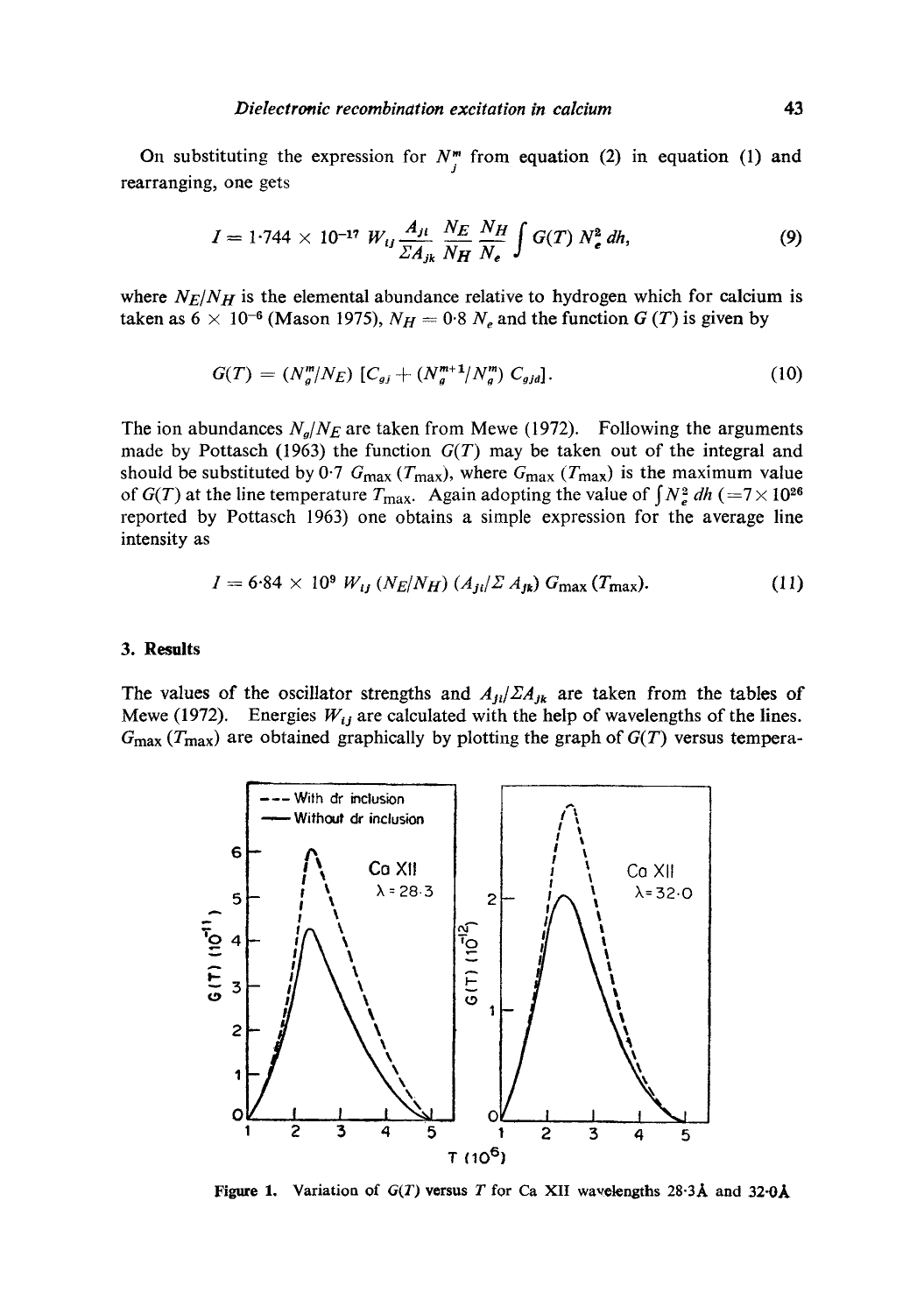

**Figure 2.** Variation of  $G(T)$  versus T for Ca XVI wavelength 21.4Å.



**Figure 3.** Variation of  $G(T)$  versus T for Ca XIX wavelength 2.70Å.

ture T. Calculated line intensities are reported in table 1 along with the line temperature  $T_{\text{max}}$ . In order to verify the argument of Pottasch the graphs of  $G(T)$  versus  $T$ are plotted in figures 1 to 3 for Ca XII, XVI, XIX lines. Obviously, the variation of  $G(T)$  with T is sharp and the argument made by Pottasch is satisfied.

# **4. Discussion**

The method for the calculation of line intensities discussed here can be applied to those lines in whieh the excited state is obtained by direct excitation from the ground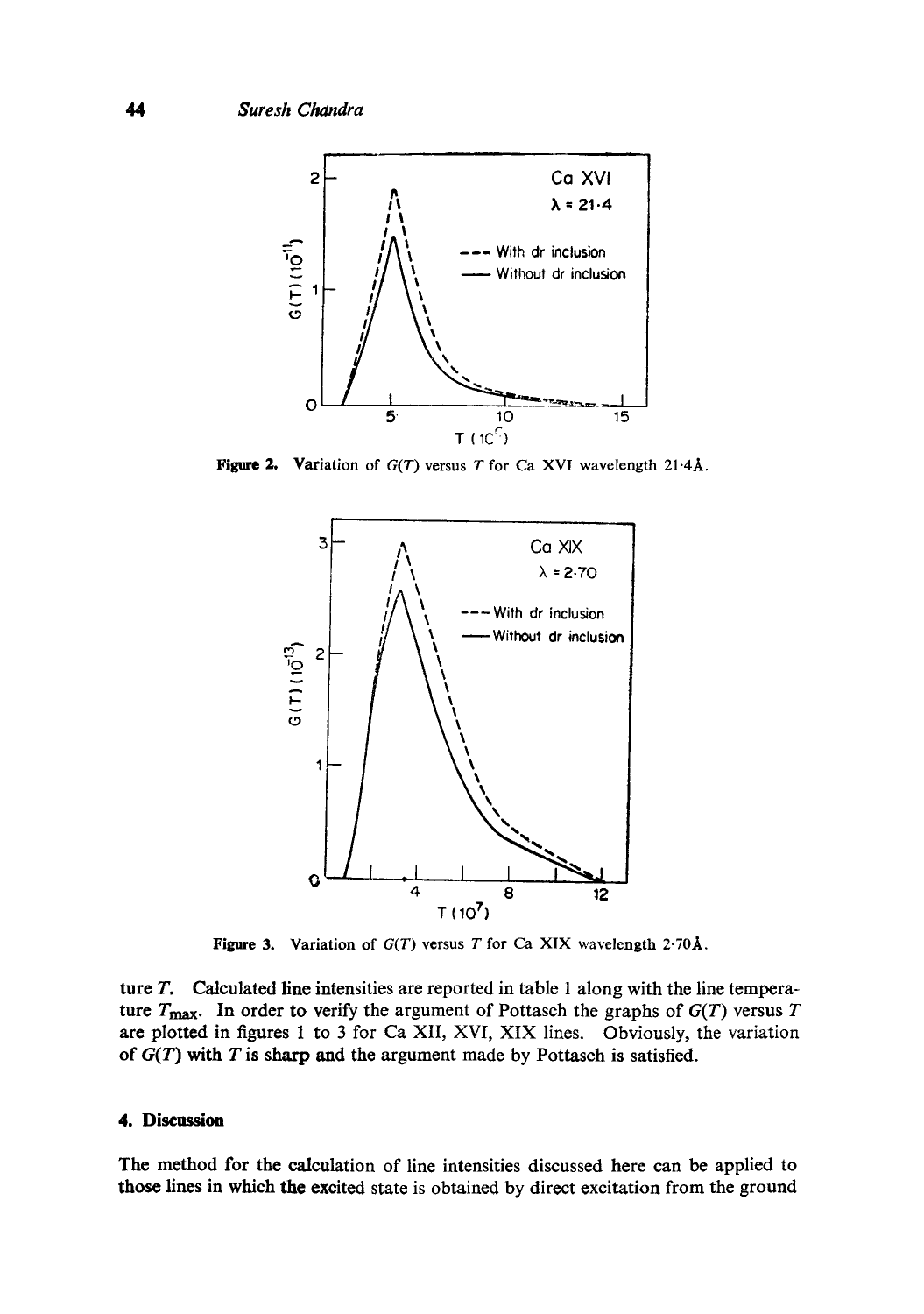| Å         | Ion      | 1            | $T_{\mbox{\small max}}$ | $C_{gjd} = 0$    |                                 |
|-----------|----------|--------------|-------------------------|------------------|---------------------------------|
|           |          |              |                         | $\boldsymbol{I}$ | $T_{\hbox{\footnotesize{max}}}$ |
| 2.70      | Ca XIX   | $5.591 - 5*$ | 3.07                    | $4.821 -$        | 3.07                            |
| 3.17      | Ca XIX   | $3.750 - 4$  | 3.07                    | $3.263 - 4$      | $3 - 07$                        |
| 18.8      | Ca XVIII | $2.816 - 4$  | $7.0$ *                 | $1.495 - 4$      | $7 - 0$ *                       |
| 19.5      | Ca XVII  | $2.892 - 4$  | $6.0$ <sup>6</sup>      | $2.013 - 4$      | $5 - 0$                         |
| $21 - 4$  | Ca XVI   | $4.431 - 4$  | $5.0$ <sup>6</sup>      | $3.467 - 4$      | 5.0                             |
| 22.6      | Ca XV    | $6.446 - 4$  | $5.0$ <sup>6</sup>      | $3.958 - 4$      | 5.0                             |
| $22 - 8$  | Ca XVI   | $1.598 - 5$  | 5.0 <sup>6</sup>        | $1.275 - 5$      | 5.0                             |
| $24 - 1$  | Ca XIV   | $6.243 - 4$  | 3.0 <sup>6</sup>        | $5.023 - 4$      | $3.0^{\circ}$                   |
| $24 - 4$  | Ca XV    | $1.872 - 5$  | 5.0                     | $1.196 - 5$      | $5 - 0$                         |
| $25 - 5$  | Ca XIII  | $5.579 - 4$  | $3.0^6$                 | $4.150 - 4$      | $3 - 0$                         |
| 26.5      | Ca XIV   | $2.186 - 5$  | 3.06                    | $1.805 - 5$      | $3 - 0^6$                       |
| $28 - 3$  | Ca XII   | $1.073 - 3$  | $2.4^s$                 | $7.687 - 4$      | 2.4                             |
| $28 - 8$  | Ca XIII  | $1.659 - 5$  | 3.0 <sup>6</sup>        | $1.287 - 5$      | $3.0^{\circ}$                   |
| 30.87     | Ca XI    | $1.033 - 3$  | 1.96                    | $7.293 - 4$      | 1.75                            |
| $32 - 0$  | Ca XII   | $4.458 - 6$  | $2.5^{\circ}$           | $3.178 - 5$      | 2.3 <sup>6</sup>                |
| $35 - 21$ | Ca XI    | $7.472 - 5$  | 1.96                    | $5.676 - 5$      | 1.75                            |

Table 1. Intensities of the x-ray lines of calcium ions (in erg cm<sup>-2</sup> s<sup>-1</sup>) and line temperatures.

\*The superscript denotes the power of ten by which the number is to be multiplied e.g. 5.591-6=5.591 × 10<sup>-5</sup> and  $3.0^{\circ}$ =3.0×10<sup>7</sup>.

state i.e. only for resonance lines. In the present investigation only resonance lines are considered.

It is observed that the optimum temperature  $T_{\text{max}}$  is not necessarily equal to that given by the peak of  $N_g/N_E$  (the ion abundance) distribution. Further, the temperature  $T_{\text{max}}$  for the line in both the sets is not necessarily equal (table 1). Table 1 also shows that the contribution of dielectronic recombination excitation for the lines under consideration varies from 15% to 88% of that of the electron impact excitation and is significant in the x-ray region. But it becomes much smaller in the ultraviolet region and negligible in the visible and infrared regions.

#### **Acknowledgements**

The author is grateful to Professors S K Joshi and S P Khare for encouragement. He is also thankful to Dr Udit Narain for suggestions. Thanks are also due to Dr K C Mittal, for providing facilities. Financial support by the University Grants Commission, New Delhi is thankfully acknowledged.